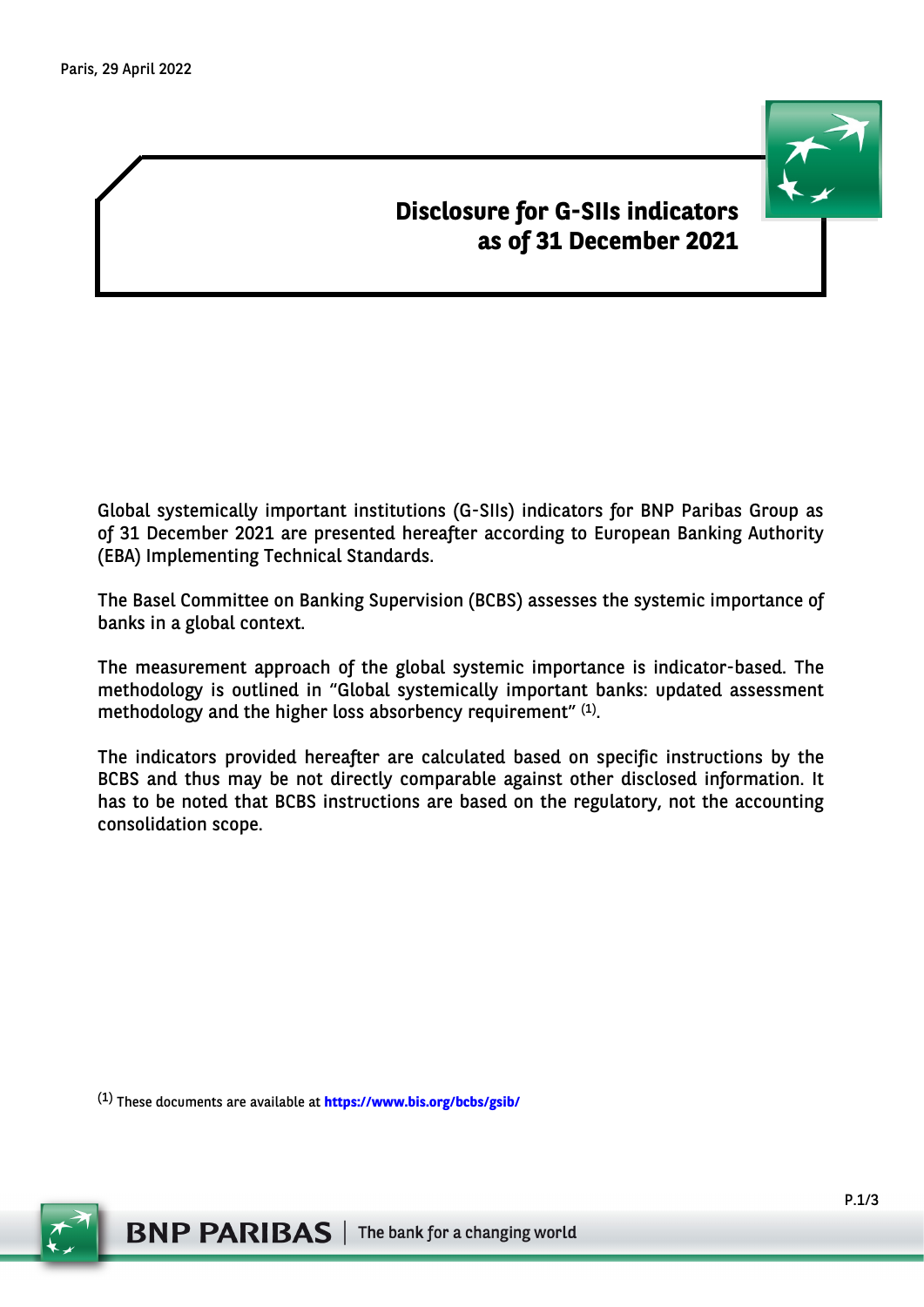| <b>End-2021 G-SIB Assessment Exercise</b> | v5.1.6 |
|-------------------------------------------|--------|
|-------------------------------------------|--------|

| Section 1 - General Information                                        | <b>GSIB</b> | Response                         |
|------------------------------------------------------------------------|-------------|----------------------------------|
| a. General information provided by the relevant supervisory authority: |             |                                  |
| (1) Country code                                                       | 1001        | <b>FR</b>                        |
| (2) Bank name                                                          | 1002        | <b>BnpParibas</b>                |
| (3) Reporting date (yyyy-mm-dd)                                        | 1003        | 2021-12-31                       |
| (4) Reporting currency                                                 | 1004        | <b>FUR</b>                       |
| (5) Euro conversion rate                                               | 1005        |                                  |
| (6) Submission date (yyyy-mm-dd)                                       | 1006        | 2022-03-28                       |
| b. General Information provided by the reporting institution:          |             |                                  |
| (1) Reporting unit                                                     | 1007        | 1.000                            |
| (2) Accounting standard                                                | 1008        | <b>IFRS</b>                      |
| (3) Date of public disclosure (yyyy-mm-dd)                             | 1009        | 2022-04-29                       |
| (4) Language of public disclosure                                      | 1010        | <b>English</b>                   |
| (5) Web address of public disclosure                                   | 1011        | https://invest.bnpparibas.com/er |
| (6) LEI code                                                           | 2015        | R0MUWSFPU8MPRO8K5P83             |

Size Indicator

| <b>Section 2 - Total Exposures</b>                                                                                                | <b>GSIB</b> | Amount in thousand EUR |         |
|-----------------------------------------------------------------------------------------------------------------------------------|-------------|------------------------|---------|
| a. Derivatives                                                                                                                    |             |                        |         |
| (1) Counterparty exposure of derivatives contracts                                                                                | 1012        | 70.689.644             | 2.a.(1) |
| (2) Capped notional amount of credit derivatives                                                                                  | 1201        | 15.445.382             | 2.a.(2) |
| (3) Potential future exposure of derivative contracts                                                                             | 1018        | 130,701,531            | 2.a.(3) |
| b. Securities financing transactions (SFTs)                                                                                       |             |                        |         |
| (1) Adjusted gross value of SFTs                                                                                                  | 1013        | 246,388,930            | 2.b.(1) |
| (2) Counterparty exposure of SFTs                                                                                                 | 1014        | 30,022,639             | 2.b.(2) |
| c. Other assets                                                                                                                   | 1015        | 1,770,265,400          | 2.c.    |
| d. Gross notional amount of off-balance sheet items                                                                               |             |                        |         |
| (1) Items subject to a 0% credit conversion factor (CCF)                                                                          | 1019        | 54,462,523             | 2.d.(1) |
| (2) Items subject to a 20% CCF                                                                                                    | 1022        | 121,063,581            | 2.d.(2) |
| (3) Items subject to a 50% CCF                                                                                                    | 1023        | 273,743,477            | 2.d.(3) |
| (4) Items subject to a 100% CCF                                                                                                   | 1024        | 26,429,643             | 2.d.(4) |
| e. Regulatory adjustments                                                                                                         | 1031        | 14.861.015             | 2.e.    |
| f. Total exposures prior to regulatory adjustments (sum of items 2.a.(1) thorough 2.c, 0.1 times 2.d.(1), 0.2 times 2.d.(2), 0.5  |             |                        |         |
| times $2.d.(3)$ , and $2.d.(4)$                                                                                                   | 1103        | 2.456.473.876          | 2.f.    |
| g. Exposures of insurance subsidiaries not included in 2.f net of intragroup:                                                     |             |                        |         |
| (1) On-balance sheet and off-balance sheet insurance assets                                                                       | 1701        | 287.313.886            | 2.g.(1) |
| (2) Potential future exposure of derivatives contracts for insurance subsidiaries                                                 | 1205        | 369.477                | 2.g.(2) |
| (3) Investment value in consolidated entities                                                                                     | 1208        | 5.577.000              | 2.g.(3) |
| h. Intragroup exposures with insurance subsidiaries reported in 2.g that are included in 2.f                                      | 2101        | 11.890.000             | 2.h.    |
| i. Total exposures indicator, including insurance subsidiaries (sum of items 2.f, 2.g.(1) thorough 2.g.(2) minus 2.g.(3) thorough |             |                        |         |
| $2.h$ )                                                                                                                           | 1117        | 2.726.690.238          | 2.i.    |

#### Interconnectedness Indicators

| <b>Section 3 - Intra-Financial System Assets</b>                                                                                       | <b>GSIB</b> | Amount in thousand EUR |         |
|----------------------------------------------------------------------------------------------------------------------------------------|-------------|------------------------|---------|
| a. Funds deposited with or lent to other financial institutions                                                                        | 1216        | 70.211.445             | 3.a.    |
| (1) Certificates of deposit                                                                                                            | 2102        |                        | 3.a.(1) |
| b. Unused portion of committed lines extended to other financial institutions                                                          | 1217        | 31.755.978             | 3.b.    |
| c. Holdings of securities issued by other financial institutions                                                                       |             |                        |         |
| (1) Secured debt securities                                                                                                            | 2103        |                        | 3.c.(1) |
| (2) Senior unsecured debt securities                                                                                                   | 2104        | 43,306,648             | 3.c.(2) |
| (3) Subordinated debt securities                                                                                                       | 2105        | 4,592,074              | 3.c.(3) |
| (4) Commercial paper                                                                                                                   | 2106        |                        | 3.c.(4) |
| (5) Equity securities                                                                                                                  | 2107        | 151, 176, 537          | 3.c.(5) |
| (6) Offsetting short positions in relation to the specific equity securities included in item 3.c.(5)                                  | 2108        | 2.493.912              | 3.c.(6) |
| d. Net positive current exposure of SFTs with other financial institutions                                                             | 1219        | 22,301,072             | 3.d.    |
| e. OTC derivatives with other financial institutions that have a net positive fair value                                               |             |                        |         |
| (1) Net positive fair value                                                                                                            | 2109        | 16,251,050             | 3.e.(1) |
| (2) Potential future exposure                                                                                                          | 2110        | 38,586,605             | 3.e.(2) |
| f. Intra-financial system assets indicator, including insurance subsidiaries (sum of items 3.a, 3.b through 3.c.(5), 3.d, 3.e.(1), and |             |                        |         |
| $3.e.(2)$ , minus $3.c.(6)$                                                                                                            | 1215        | 375.687.498            | 3.f.    |

| Section 4 - Intra-Financial System Liabilities                                                                           | <b>GSIB</b> | Amount in thousand EUR |         |
|--------------------------------------------------------------------------------------------------------------------------|-------------|------------------------|---------|
| a. Funds deposited by or borrowed from other financial institutions                                                      |             |                        |         |
| (1) Deposits due to depository institutions                                                                              | 2111        | 29,198,766             | 4.a.(1) |
| (2) Deposits due to non-depository financial institutions                                                                | 2112        | 186, 123, 610          | 4.a.(2) |
| (3) Loans obtained from other financial institutions                                                                     | 2113        |                        | 4.a.(3) |
| b. Unused portion of committed lines obtained from other financial institutions                                          | 1223        | 1,126,016              | 4.b.    |
| c. Net negative current exposure of SFTs with other financial institutions                                               | 1224        | 19.041.331             | 4.c.    |
| d. OTC derivatives with other financial institutions that have a net negative fair value                                 |             |                        |         |
| (1) Net negative fair value                                                                                              | 2114        | 18,623,678             | 4.d.(1) |
| (2) Potential future exposure                                                                                            | 2115        | 38,586,605             | 4.d.(2) |
| e. Intra-financial system liabilities indicator, including insurance subsidiaries (sum of items 4.a.(1) through 4.d.(2)) | 1221        | 292.700.007            | 4.e.    |

| <b>Section 5 - Securities Outstanding</b>                                                                                     | <b>GSIB</b> | Amount in thousand EUR |
|-------------------------------------------------------------------------------------------------------------------------------|-------------|------------------------|
| a. Secured debt securities                                                                                                    | 2116        | 9.111.939              |
| b. Senior unsecured debt securities                                                                                           | 2117        | 118,416,049            |
| c. Subordinated debt securities                                                                                               | 2118        | 34.878.227             |
| d. Commercial paper                                                                                                           | 2119        | 19.963.859             |
| e. Certificates of deposit                                                                                                    | 2120        | 64.830.028             |
| f. Common equity                                                                                                              | 2121        | 75.010.000             |
| g. Preferred shares and any other forms of subordinated funding not captured in item 5.c.                                     | 2122        |                        |
| h. Securities outstanding indicator, including the securities issued by insurance subsidiaries (sum of items 5.a through 5.g) | 1226        | 322.210.102            |